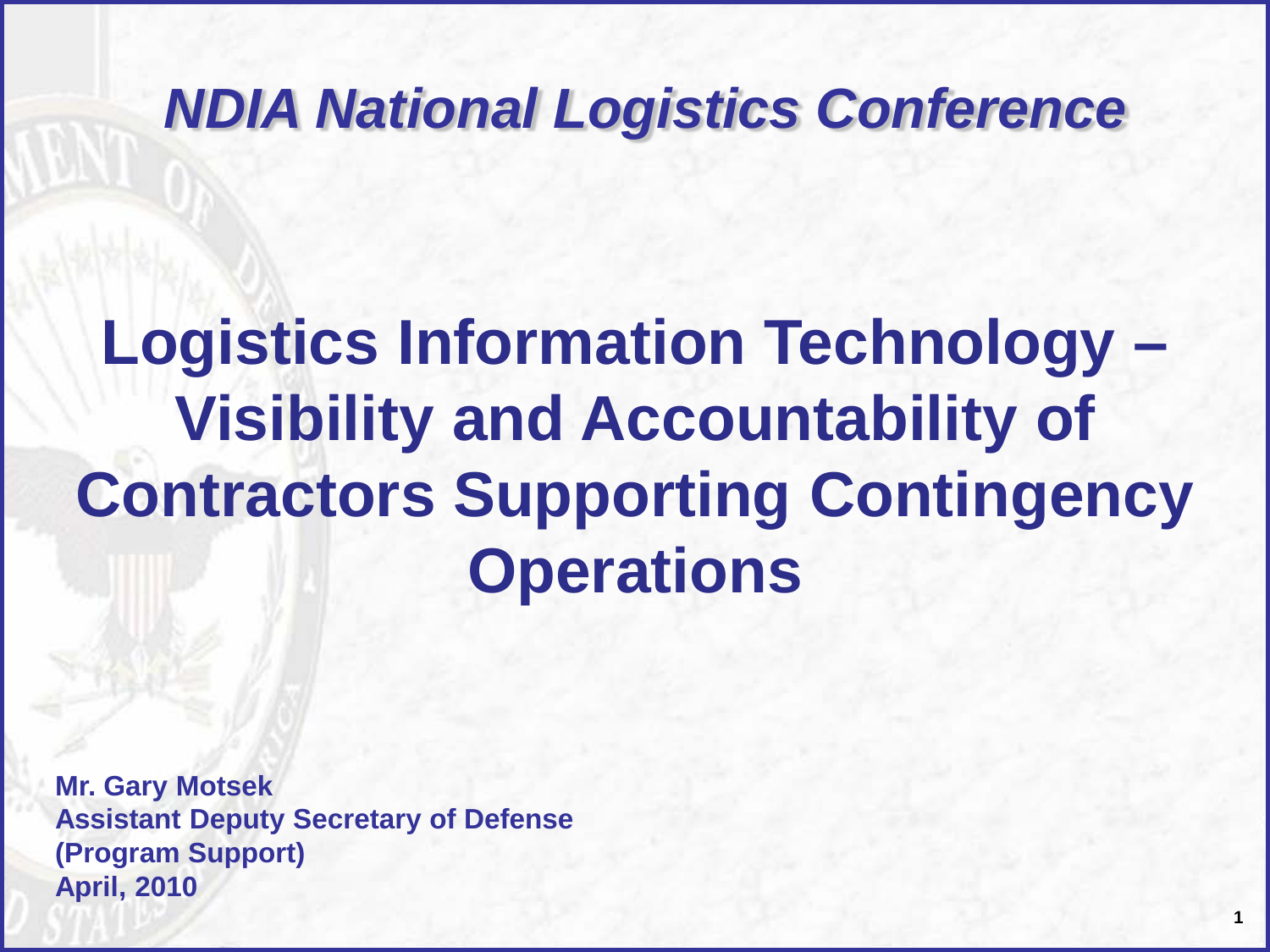### **Synchronized Predeployment and Operational Tracker (SPOT)**

- Web-based system
- $\triangleright$  Supports system integration with authoritative data sources, such as the Federal Procurement Data System- Next Generation (FPDS-NG) for contract information and Defense Manpower Data System (DMDC) for personnel information
- Allows verification of a person's identity in theater, tracks movement, and provides theater commanders up-to-date visibility into contractor assets and capabilities

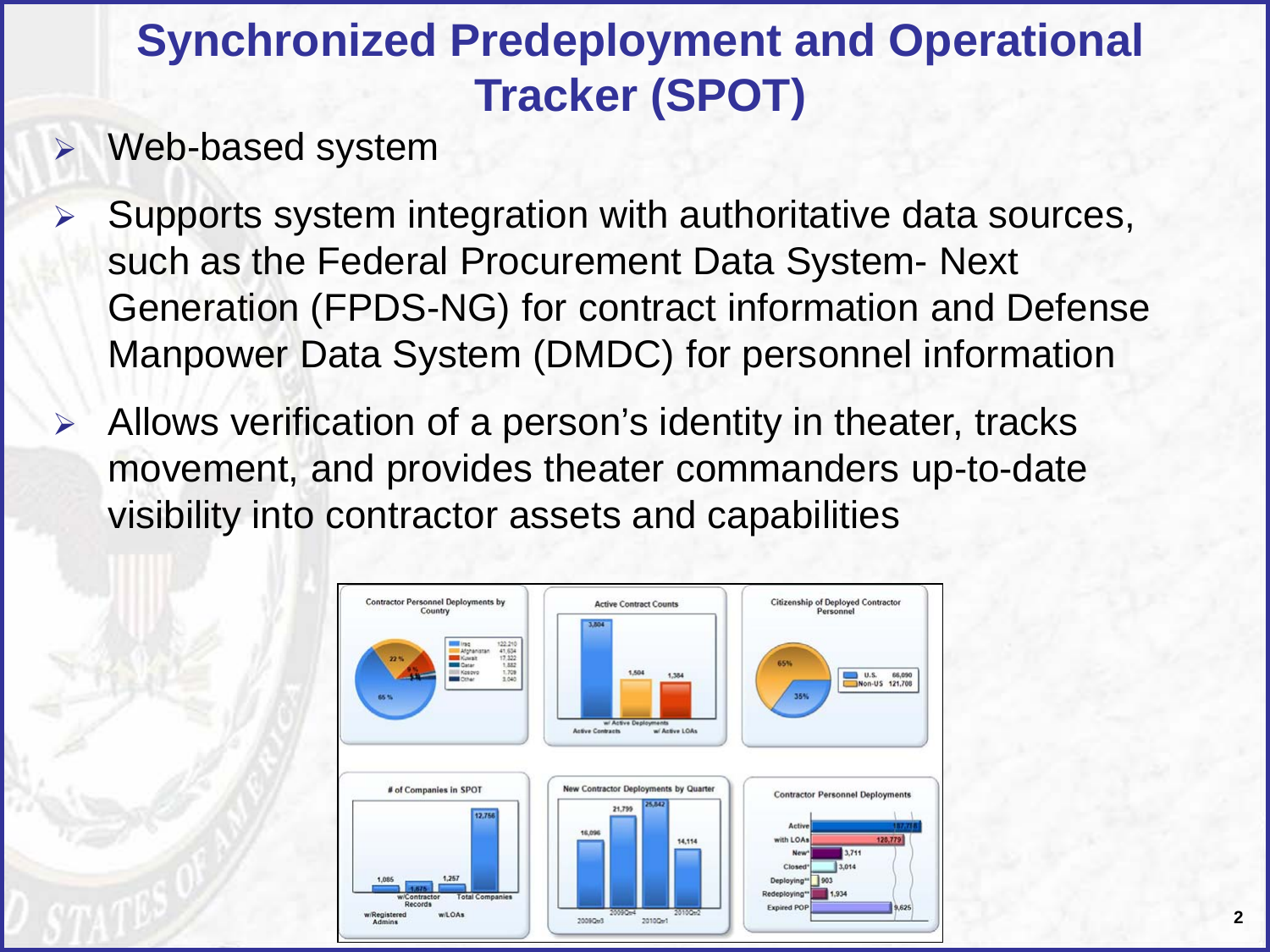### **Letter of Authorization**

| <b>LETTER OF AUTHORIZATION</b>                                                                         |                                                               |                                                              |                                                              | DATE OF REQUEST<br>8/23/2007                                                                                                   |
|--------------------------------------------------------------------------------------------------------|---------------------------------------------------------------|--------------------------------------------------------------|--------------------------------------------------------------|--------------------------------------------------------------------------------------------------------------------------------|
| <b>REQUIRING ACTIVITY</b>                                                                              | <b>GOVT AGENCY POC</b>                                        | GOVT AGENCY POC PHONE                                        |                                                              | <b>GOVT AGENCY POC EMAIL</b>                                                                                                   |
| (e.g. Army Contracting Agency)                                                                         | Doe, John                                                     | 123-456-7890                                                 |                                                              | Iskdisdif@tst.com                                                                                                              |
| NAME (Last, First, Middle Initial)<br>Jones, Stanley                                                   | <b>SSN / FIN</b><br>xxx-xx-1234                               | DATE OF BIRTH<br>6/1/1960                                    |                                                              | PLACE OF BIRTH                                                                                                                 |
| <b>HOME ADDRESS</b>                                                                                    |                                                               | <b>CITIZENSHIP</b><br><b>United States</b>                   |                                                              | PASSPORT # / EXPIRATION<br>1234567890123<br>12/31/2010                                                                         |
|                                                                                                        |                                                               | <b>DEPLOYMENT PERIOD START</b><br>Wednesday, August 01, 2007 |                                                              | DEPLOYMENT PERIOD END<br>Monday, September 01, 2008                                                                            |
| <b>EMAIL</b><br>sfoisl@tst.com                                                                         |                                                               | THEATER EMAIL<br>te st.data@us.army.mil                      |                                                              |                                                                                                                                |
| CLEARANCE LEVEL W/ AGENCY<br>None                                                                      | <b>CLEARANCE DATE (MMOD/YYYY)</b><br>Monday, January 01, 0001 | <b>JOB TITLE</b><br>Action Officer                           |                                                              | SUPERVISOR / MAN AGER<br>☑<br><b>NON-SUPERVISOR/HON-MANAGER</b>                                                                |
| COMPANY (full name)<br>XYZ Company                                                                     | <b>COMPANY POC</b><br>Smith, Jane                             | COMPANY POC TELEPHONE<br>123-456-7890                        |                                                              | COMPANY POC EMAIL<br>skálik@tst.com                                                                                            |
| CONTRACT NUMBER/ TASK ORDER CONTRACT PERIOD START<br>XYZ1234/ABC7890                                   | 12/12/2006                                                    | <b>CONTRACT PERIOD END</b><br>12/12/2012                     |                                                              | CONTRACT ISSUING AGENCY<br>(e.g. DARPA)                                                                                        |
| NEXT OF KIN (NOK) NAME                                                                                 | <b>NOK RELATIONSHIP</b>                                       | <b>NOK TELEPHONE</b>                                         |                                                              | <b>NOK ALTERNATE TELEPHONE</b>                                                                                                 |
| <b>IN-THEATER CONTACT</b>                                                                              |                                                               | <b>CONTACT'S PHONE</b><br>029938023984298                    |                                                              | <b>CONTACT'S EMAIL</b><br>skdflkjsdf@tst.com                                                                                   |
| <b>COUNTRIES TO BE VISITED</b>                                                                         |                                                               |                                                              | <b>GOVERNMENT FURNISHED SERVICES</b>                         |                                                                                                                                |
| Belgium<br><b>PURPOSE</b><br>Test data                                                                 |                                                               |                                                              | APO/EPA<br>Bileting<br>Commissary<br>OFACS<br>Medical/Dental | MAuthorized Weapon<br>CAC/ID Card<br>Dependents Authorized<br>DoDI Essential<br>Fuel Authorized<br>Mil Banking<br>Mil Exchange |
| FUND CITE w/ BILLING ADDRESS<br>Fund Cite<br>Fund Address,<br>fund City, 55848<br><b>United States</b> |                                                               |                                                              | Mill Clothing<br>Millssued Equip<br><b>MAVIR</b>             | Milair<br>Transportation                                                                                                       |

The government organization specified above, in its mission support capacity under the contract, authorizes the individual employee identified herein, to proceed to the location(s) listed for the designated deployment period set forth above. Non-supervisory positions shall be rated GS-12 or equivalent. Supervisory / Managerial positions shall be rated as GS-13 or equivalent. Upon completion of the mission, the employee will return to the point of origin. Travel being performed is necessary and in the public's service. Travel is in accordance with FAR 31.205-36 and the maximum per diem allowable under the appropriate travel regulations (Joint Travel Regulation (for AK, HI and outlying areas of the United States and US possessions), Federal Travel Regulation for CONUS and US Territories, and Dept of State's Standardized Regulations for OCONUS Foreign Areas designated by DOS).

Emergency medical support will be determined by the appropriate supported commander. Contractor authorization aboard military aircraft will be determined by the supported commander. Necessary identification badges will be determined and provided by the supported command.

This Contractor is considered as "Key Personnel, Government Civilian" in connection with "Non-Combatant Evacuation Orders" at the civil service grade indicated above.

#### **Validation that the contract allows the contractor to carry a weapon**

#### **Authorization for government-provided medical care**

**Interoperable bar code; provides unique identification**

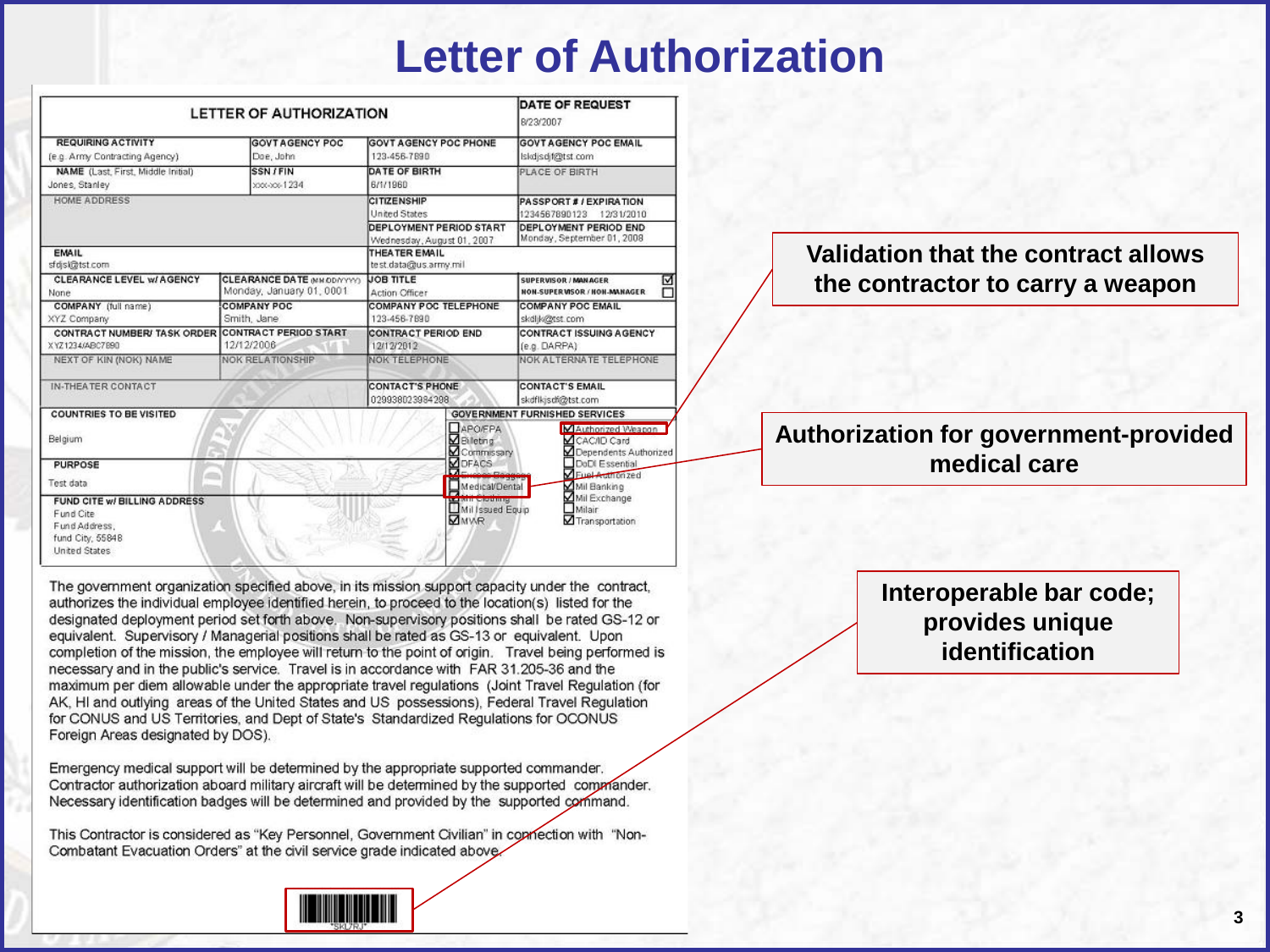### **Capability Improvements**

- $\triangleright$  Integrating SPOT with the Biometric Identification System for Access (BISA)
- Established a Secret Internet Protocol Router Network functionality allowing classified and sensitive contract and contractor information to be available through SPOT
- Awarding a contract that will bring together classified and unclassified data systems under a management tool (Total Operational Picture Support System – TOPSS)
	- Working to streamline the SPOT registration process by assessing the ability of government data systems to integrate industry-generated credentials

#### **SPOT Enterprise Suite**

**SPOT NIPR –** SPOT deployed on the Non-secure Internet Protocol Router **Network** 

**SPOT SIPR** – SPOT deployed on the Secure Internet Protocol Router **Network** 

**JAMMS** – Joint Asset Movement Management System

**TOPSS** – Total Operational Picture Support System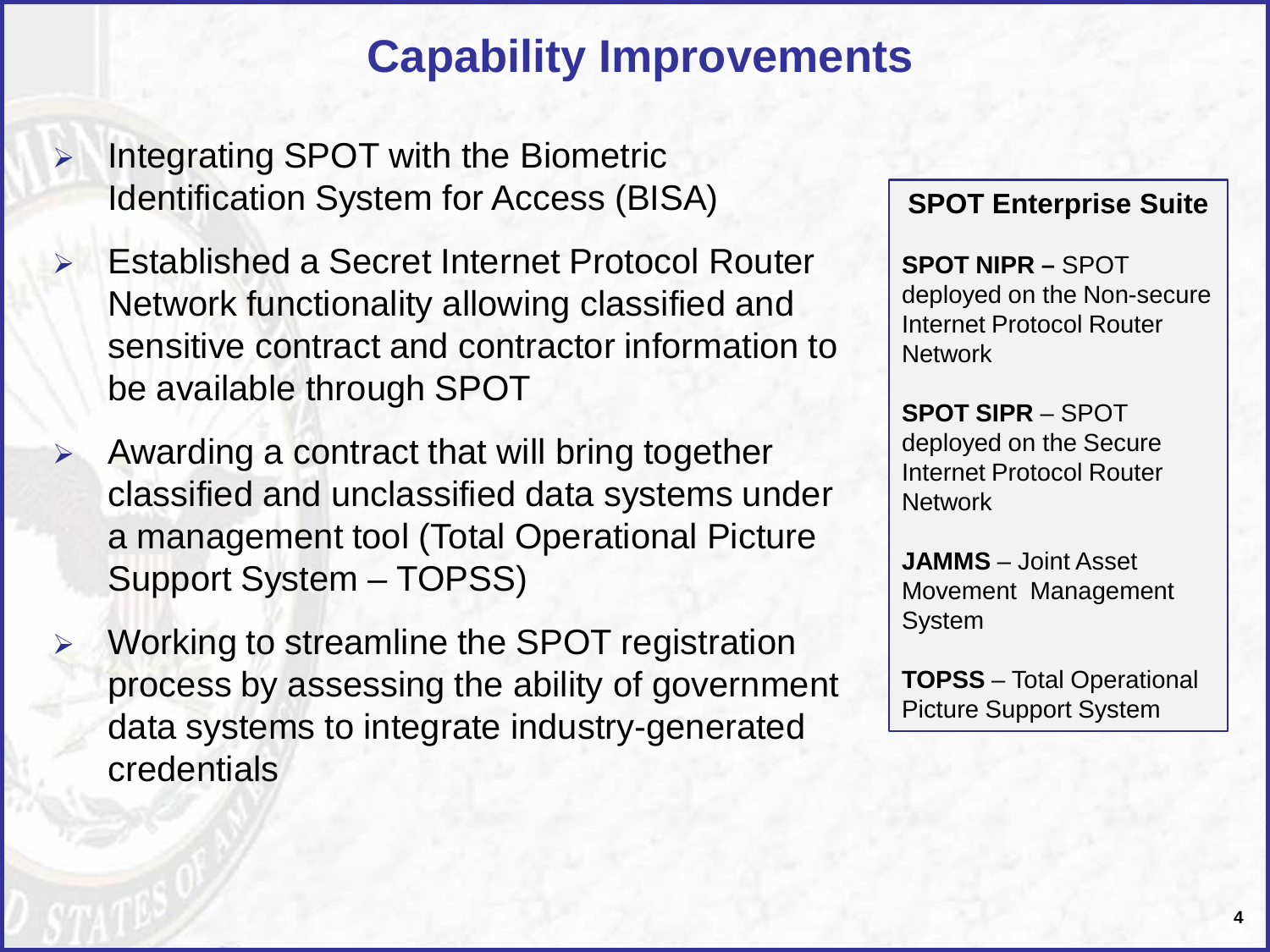### **Complexities**

- $\triangleright$  Integrating SPOT with the Biometric Identification System for Access (BISA)
- $\triangleright$  Interagency and international cooperation
- Early deployment to future contingencies
- Common Access Cards; government and federated